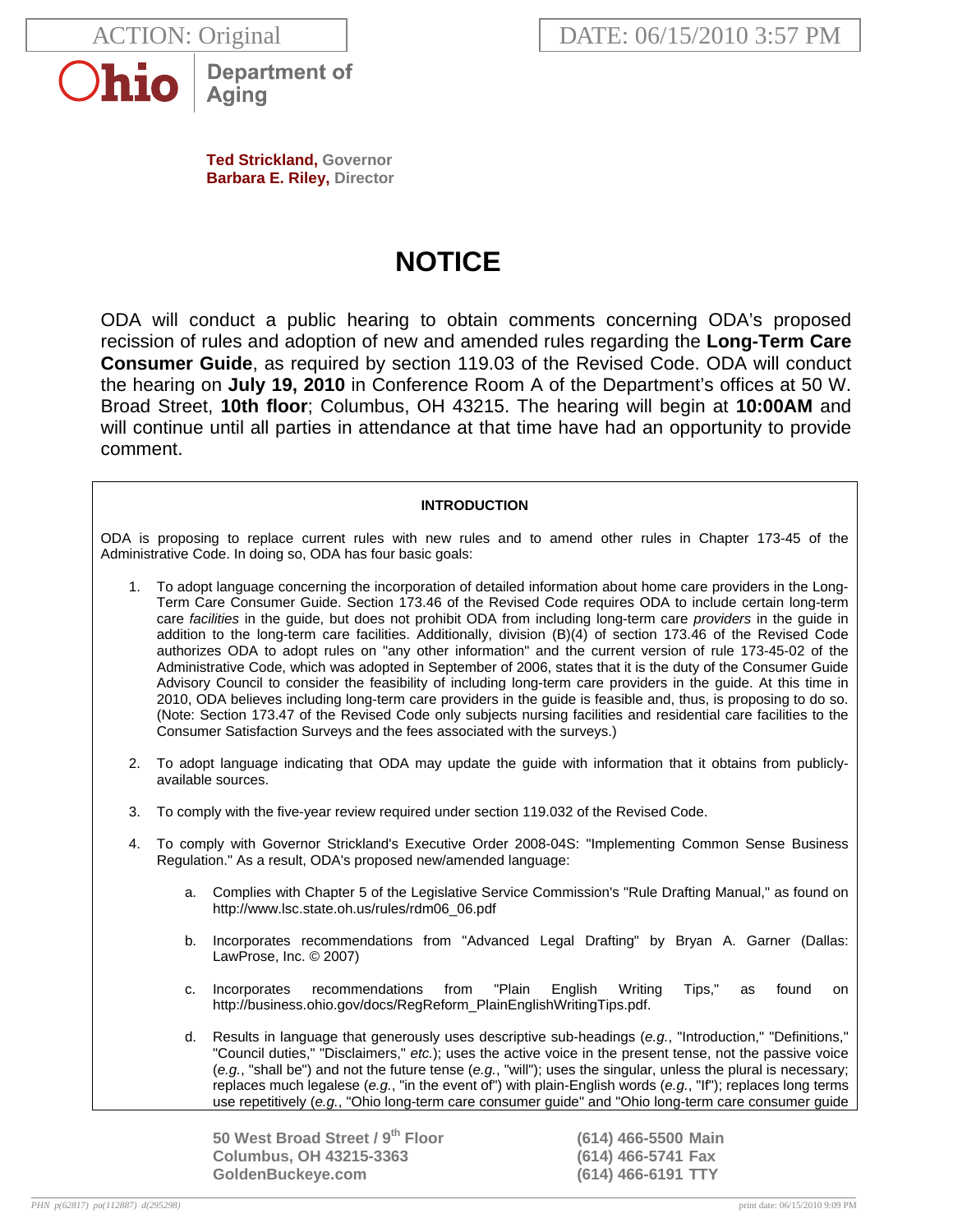advisory council") with shorter terms that bear the same meaning (*e.g.*, "guide" and "advisory council"). The intent is to produce easier-to-read and easier-to-comprehend rules to promote transparency regarding state regulations.

## **173-45-01 Introduction and definitions.**

ODA is proposing to rescind the current rule and replace it with a new rule.

In the new rule, ODA is proposing to add language to paragraph (A) that is not present in the current rule. The proposed new rules state that ODA has permissive authority to include detailed information about other types of long-term care providers in the Long-Term Care Consumer Guide. Section 173.46 of the Revised Code *requires* ODA to include certain long-term care facilities in the guide, but *does not prohibit* ODA from including long-term care providers in the guide in addition to the long-term care facilities. Additionally, the current version of rule 173-45-02 of the Administrative Code states that it is the duty of the Consumer Guide Advisory Council to consider the feasibility of including long-term care providers in the guide.

ODA is proposing the following non-programmatic changes (*i.e.*, changes that do not change the Long-Term Care Consumer Guide program):

- 1. Adding the sub-heading "Introduction" to paragraph (A) of the rule.
- 2. Combining paragraphs (A) and (B) of the rule and no longer speaking of the guide as something that ODA will create, because ODA already created the guide. (*e.g.*, ODA replaced "The guide will include…" with "The guide includes…".)
- 3. Replacing the legalese phrase, "As used in this chapter" with the sub-heading "Definitions for this chapter."
- 4. Moving the term "affiliation" to rule 173-45-06.1 of the Administrative Code, because the term "affiliation" is only used in rule 173-45-06.1 of the Administrative Code.
- 5. Defining "Centers for Medicare and Medicaid Services" as "CMS."
- 6. Replacing the term "department" with "ODA."
- 7. Correcting the definition of "facility," a term in the singular, so that it means "a nursing facility" or "a residential care facility," both of which are definitions in the singular, and not "nursing facilities and residential care facilities," which is a definition in the plural. This correction also reflects the definitions of the terms in section 173.44 and 173.45 of the Revised Code.
- 8. Removing the unnecessary words "of the following" as they appeared after "either" in the definition of "nursing facility."
- 9. Adding the word "or" between the two parts of the definition of "nursing facility" because either part defines a nursing facility.
- 10. Moving the definition of "quality measure" that was formerly defined in rule 173-45-07 of the Administrative Code to this rule. It is best to define a term at the end of a rule if the term is used only in that rule; or, at the end of a paragraph if the term is used only in that paragraph. Because the term "quality measure" is used in rules 173-45-01, 173-45-03, and 173-45-05 of the Administrative Code in addition to it's use in rule 173-45-07 of the Administrative Code, it is best to define the term in this rule.

#### **173-45-02 Consumer guide advisory council.**

ODA is proposing to rescind the current rule and replace it with a new rule. In the new rule, ODA is not proposing any programmatic changes (*i.e.*, changes that change the operation of the Long-Term Care Consumer Guide), which result in a rule with fewer words that is easier for the public to read. ODA is proposing the following non-programmatic changes:

1. Adding sub-headings to organize the rule: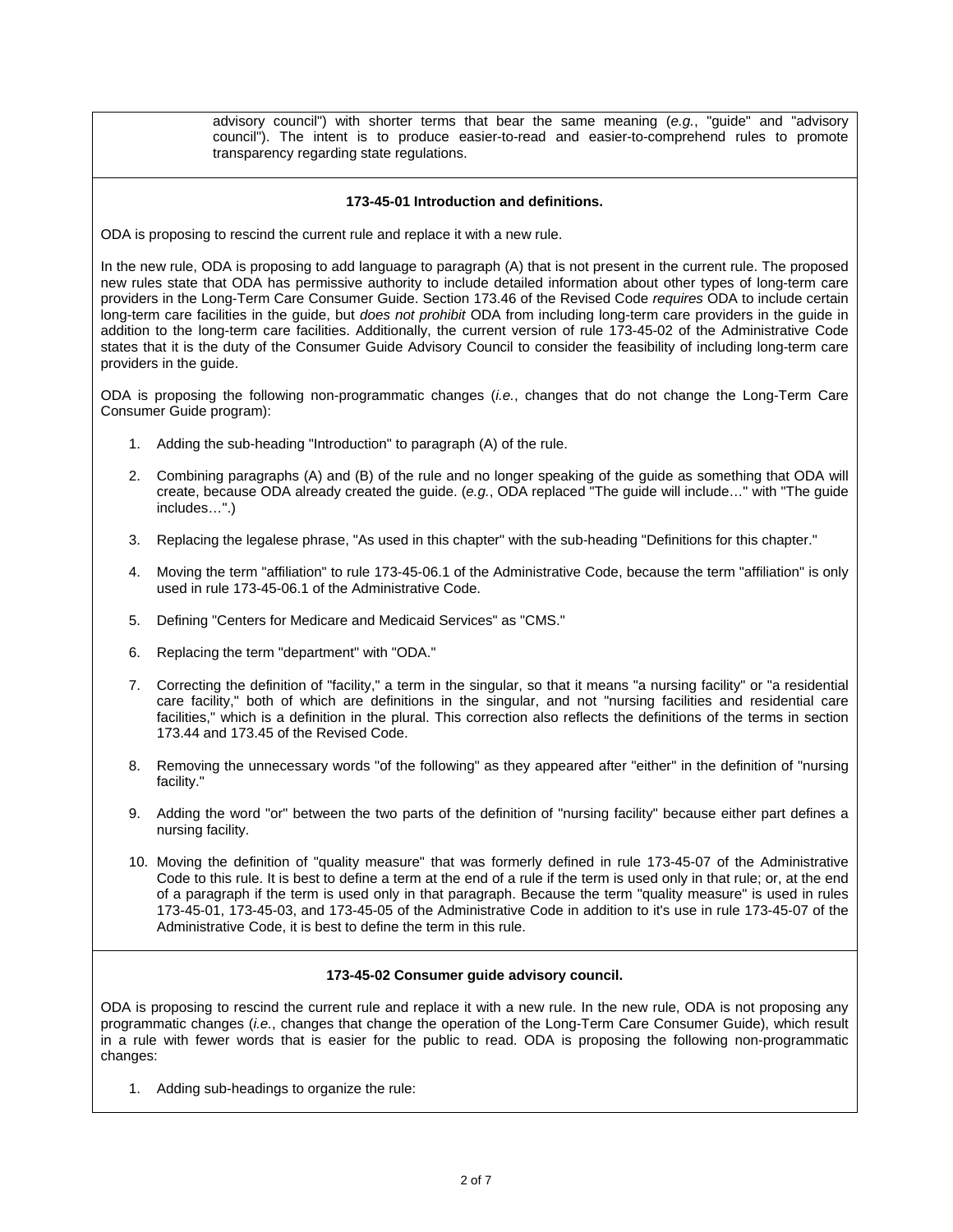Council duties:

Council meetings:

Facilitation:

Open meetings:

Meeting notices:

Meeting minutes:

- 2. Replacing most occurrences of "Ohio long-term care consumer guide advisory council" and "advisory council" throughout the rule with "council."
- 3. Replacing "the department," as it occurred throughout the rule, with "ODA."
- 4. Moving the topic of ODA convening the council to paragraph (B)(1) of the rule as, "Facilitation: ODA shall convene the council." It was previously the first sentence of paragraph (A) of the rule, which said "The Ohio department of aging shall convene the Ohio long-term care consumer guide advisory council." The proposed version is also less verbose.
- 5. Discontinuing to mention, in paragraph (A)(1) of the rule, the *development* of rules, because the rules already exist. Instead, the paragraph says a council duty is to review rule proposals.
- 6. Replacing the reference to section 173.49 of the Revised Code and the phrase, "consumer guide" in paragraphs (A)(1) to (A)(4) of the rule with "guide."
- 7. Moving the main requirement (*i.e.*, the requirement for open meetings) to the beginning of the sentence in paragraph (B)(2) of the proposed new rule [paragraph (B) of the rule proposed for recission], thereby leaving the exception for the end of the sentence.
- 8. Making other non-programmatic changes to increase the readability of the rule, such as replacing legalese (*e.g.*, except as otherwise authorized," "may ascertain," "four calendar days prior to," and "in the event of") with simpler words (*e.g.*, "unless an exception is authorized," "four days before," and "if.") and replacing verbose phrases (*e.g.*, "the chairperson of the advisory council") with simpler phrases (*e.g.*, "the council's chairperson").

## **173-45-03 Consumer guide content.**

ODA is proposing to rescind the current rule and replace it with a new rule. In the new rule, ODA is not proposing any programmatic changes (*i.e.*, changes that change the operation of the Long-Term Care Consumer Guide). The result is a rule that is easier for the public to read. ODA is proposing the following non-programmatic changes:

- 1. Adding sub-headings.
- 2. Replacing "the department," as it occurred throughout the rule, with "ODA."
- 3. Incorporating the language in the unnumbered paragraph of the rule proposed for recission into paragraphs (A) and (B) of the rule.
- 4. Grouping the content of the rule under two paragraphs: Paragraph (A) of the rule for general information, paragraph (B) of the rule for specific information.
- 5. Removing the references to other rules and the Ohio Revised Code concerning facility-specific information. By using the same language to describe the surveys and quality measures as found in the rule titles of other rules of this chapter, the references are not necessary.
- 6. Making other non-programmatic changes to increase the readability of the rule.

## **173-45-04 Search queries.**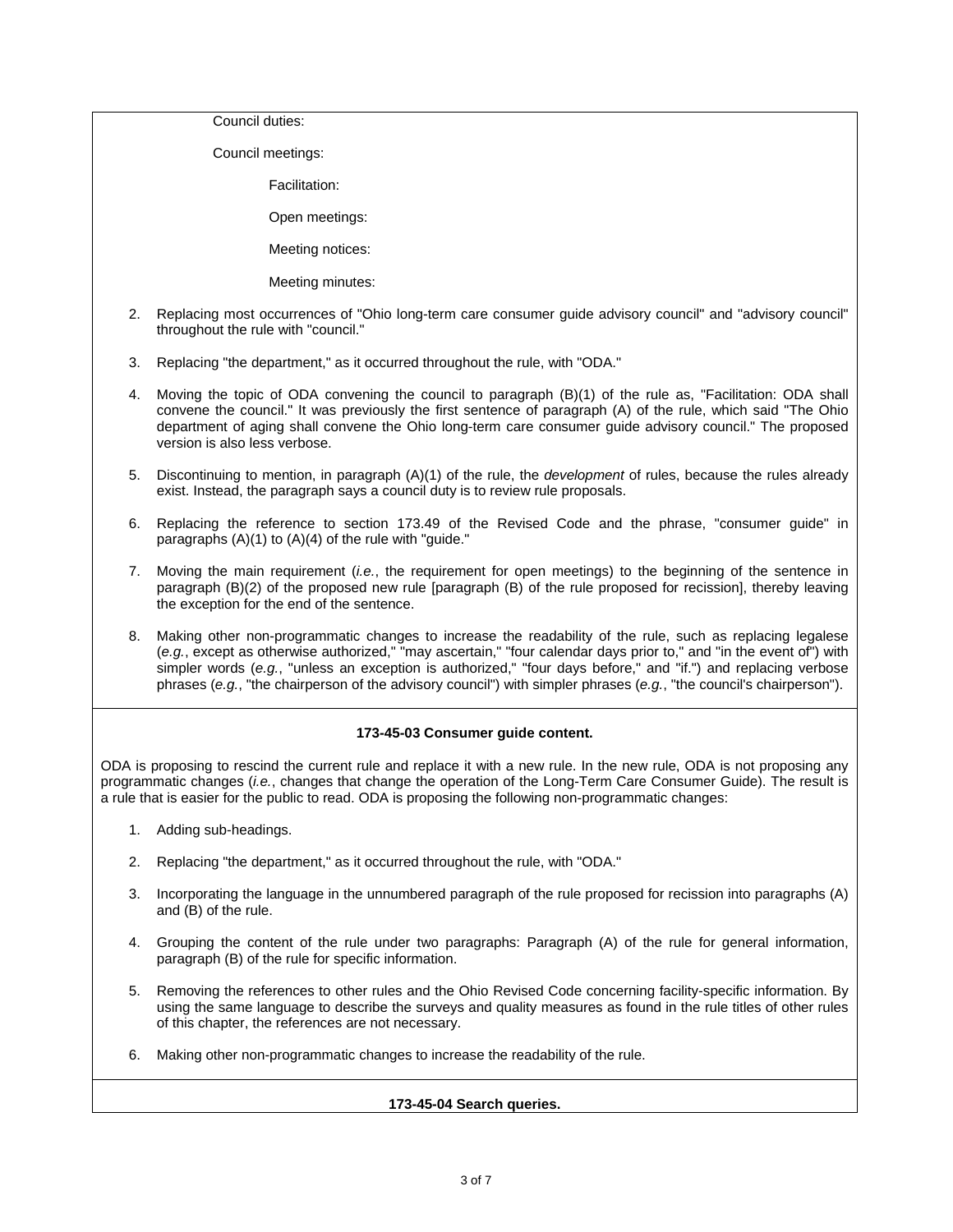ODA is proposing to rescind the current rule and replace it with a new rule. In the new rule, ODA is not proposing any programmatic changes (*i.e.*, changes that change the operation of the Long-Term Care Consumer Guide). ODA is proposing the following non-programmatic changes:

- 1. Adding sub-headings.
- 2. Referring to the guide only in the present tense because it already exists.
- 3. Placing the checklist items in alphabetical order, which is the order they appear in the actual guide, and wording the checklist items in the same manner as they appear in the actual guide, except for "Alzheimer's disease." This also makes the presentation of the items similar to the lists in proposed new rule 173-45-06.1 of the Administrative Code.
- 4. Making other non-programmatic changes to increase the readability of the rule, such basic grammatical corrections and corrections for uniformity within the rule.

#### **173-45-05 Display of comparative information following the execution of a search query.**

ODA is proposing to rescind the current rule and replace it with a new rule. In the new rule, ODA is not proposing any programmatic changes (*i.e.*, changes that change the operation of the Long-Term Care Consumer Guide), except to use language that allows the guide to present information on long-term care providers. The result is a rule is easier for the public to read. ODA is proposing the following non-programmatic changes:

- 1. Replacing "the department," as it occurred throughout the rule, with "ODA."
- 2. Replacing "the department of health," as it occurred throughout the rule, with "ODH."
- 3. Eliminating the duplication of language in paragraphs (A)(1) and (A)(2) [formerly paragraphs (A) and (B)] of the rule.
- 4. Eliminating language that is summed up by saying, "the guide shall include…the survey data provided pursuant to rule 173-45-08 of the Administrative Code." Previously, the rule also addressed information about findings by ODH that are also spelled-out in rule 173-45-08 of the Administrative Code.
- 5. Replacing the reference to a computer screen with a reference to the guide, which is an online guide.
- 6. Making other non-programmatic changes to increase the rule's readability.

#### **173-45-06 Facility page.**

ODA is proposing to rescind the current rule and replace it with a new rule. In the new rule, ODA is adding information in paragraph (B)(3) of the rule that says, "ODA may update a facility page with publicly-available information about the facility (*e.g.*, bed count, web site address, payment sources, *etc.*)"

Otherwise, ODA is not proposing any programmatic changes (*i.e.*, changes that change the operation of the Long-Term Care Consumer Guide). The result is a rule is easier for the public to read. ODA is proposing the following nonprogrammatic changes:

- 1. Adding sub-headings to the rule.
- 2. Replacing "the department," as it occurred throughout the rule, with "ODA."
- 3. Replacing "the department of health" with "ODH."
- 4. Eliminating redundancy by removing "if one is provided by the facility," "if any," and "if one exists," that occur in the rule in the sub-paragraphs of paragraph (A) of the rule; because, paragraph (A) of the rule, says the guide includes "specific comparative information, *if* available." The subsequent uses are unnecessary.
- 5. Moving the main point of paragraph (B)(1) of the rule to the beginning of the paragraph, and the exception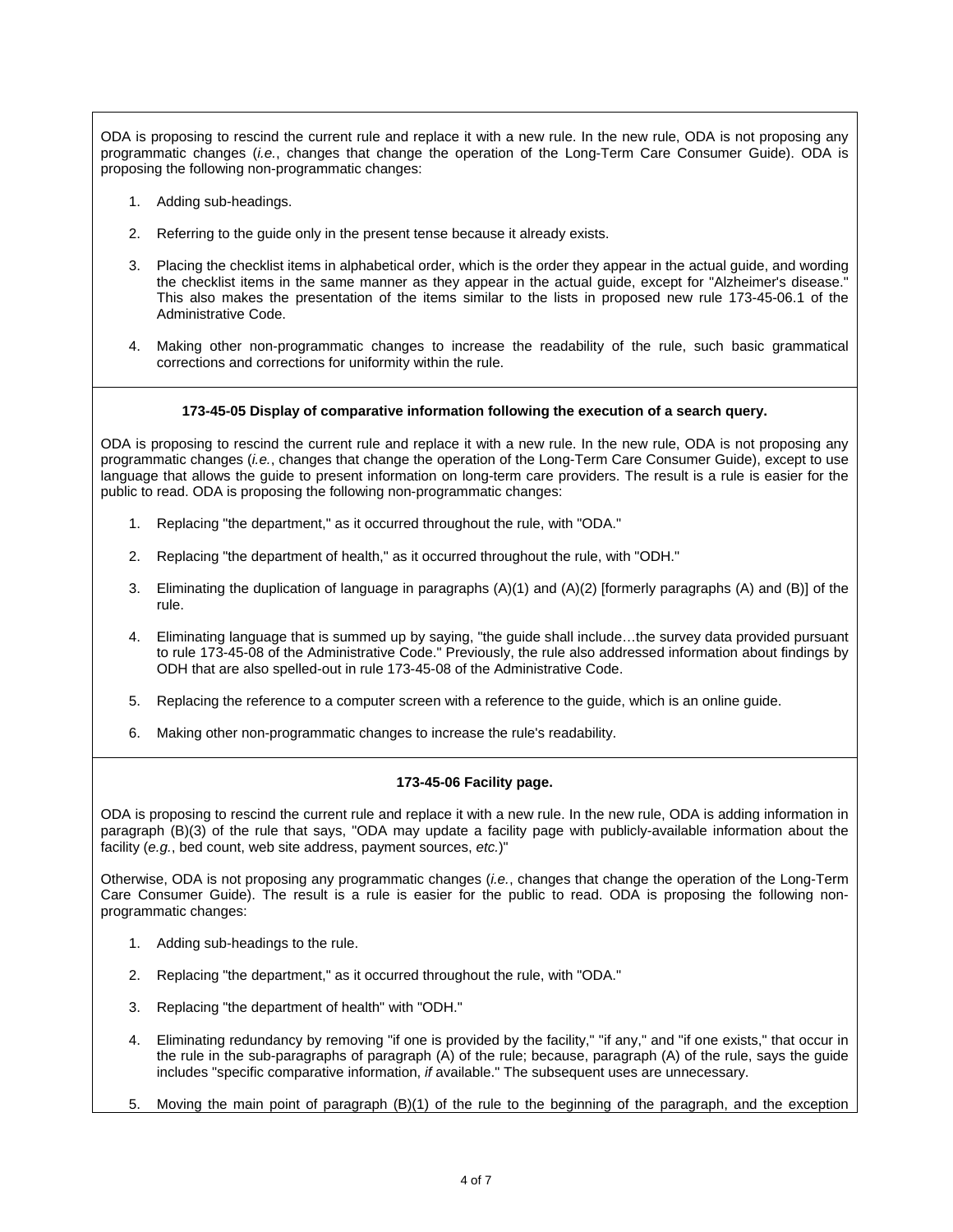moved to the end.

6. Making other non-programmatic changes to increase the rule's readability.

## **173-45-06.1 Information on the services provided by facilities.**

ODA is proposing to rescind the current rule and replace it with a new rule. In the new rule, ODA has added language to paragraph (C) of the rule to say that it may update a facility page with publicly-available information about the facility.

Otherwise, ODA is not proposing any programmatic changes (*i.e.*, changes that change the operation of the Long-Term Care Consumer Guide). The result is a rule is easier for the public to read. ODA is proposing the following nonprogrammatic changes:

- 1. Adding sub-headings to the rule.
- 2. Replacing "the department," as it occurred throughout the rule, with "ODA."
- 3. Placing the checklist items in alphabetical order, which is the order they appear in the actual guide, and wording them in the same manner as they appear in the actual guide, except for "Alzheimer's disease." This also makes the presentation of the items similar to that in proposed new rule 173-45-04 of the Administrative Code.
- 4. Replacing the occurrences of "Alzheimer" with "Alzheimer's disease" because the disease is named after Alois Alzheimer. Mr. Alzheimer is not the disease himself.
- 5. Updating the references to rule 173-45-06 of the Administrative Code found in paragraph (C) of this rule to reflect the changes ODA is simultaneously proposing to that rule.
- 6. Converting the last sentence of paragraph (C) of the rule from the passive voice to the active voice.
- 7. Making other non-programmatic changes to increase the rule's readability.

#### **173-45-06.2 Facility staffing information.**

ODA is proposing to rescind the current rule and replace it with a new rule. In the new rule, ODA has added language to paragraph (C)(1) of the rule to say that it may update a facility page with publicly-available information about the facility.

Otherwise, ODA is not proposing any programmatic changes (*i.e.*, changes that change the operation of the Long-Term Care Consumer Guide). The result is a rule is easier for the public to read. ODA is proposing the following nonprogrammatic changes:

- 1. Adding sub-headings to the rule.
- 2. Replacing "the department," as it occurred throughout the rule, with "ODA."
- 3. Removing the first sentence of paragraph (A) of the rule proposed for recission because it is duplicate information from rule 173-45-06 of the Administrative Code.
- 4. Removing the "designed to" language in paragraph (A)(1) of the rule because the guide's web site is already in operation.
- 5. Converting the passive-voice language in paragraphs (A)(1), (A)(4), and (B)(1) of the rule to active-voice language.
- 6. Incorporating the unnumbered paragraph that occurred after paragraph (A)(6) of the rule that ODA is proposing for rescission with paragraph (C)(2) of the proposed new rule, and also converting the passive-voice language in the paragraph to active-voice language.
- 7. Splitting paragraphs  $(A)(1)(e)$  and  $(B)(1)(e)$  of the rule into paragraphs  $(A)(1)(e)$  and  $(A)(1)(f)$ , and  $(B)(1)(e)$  and (B)(1)(f) of the rule, because each of the new paragraphs asks for a different figure.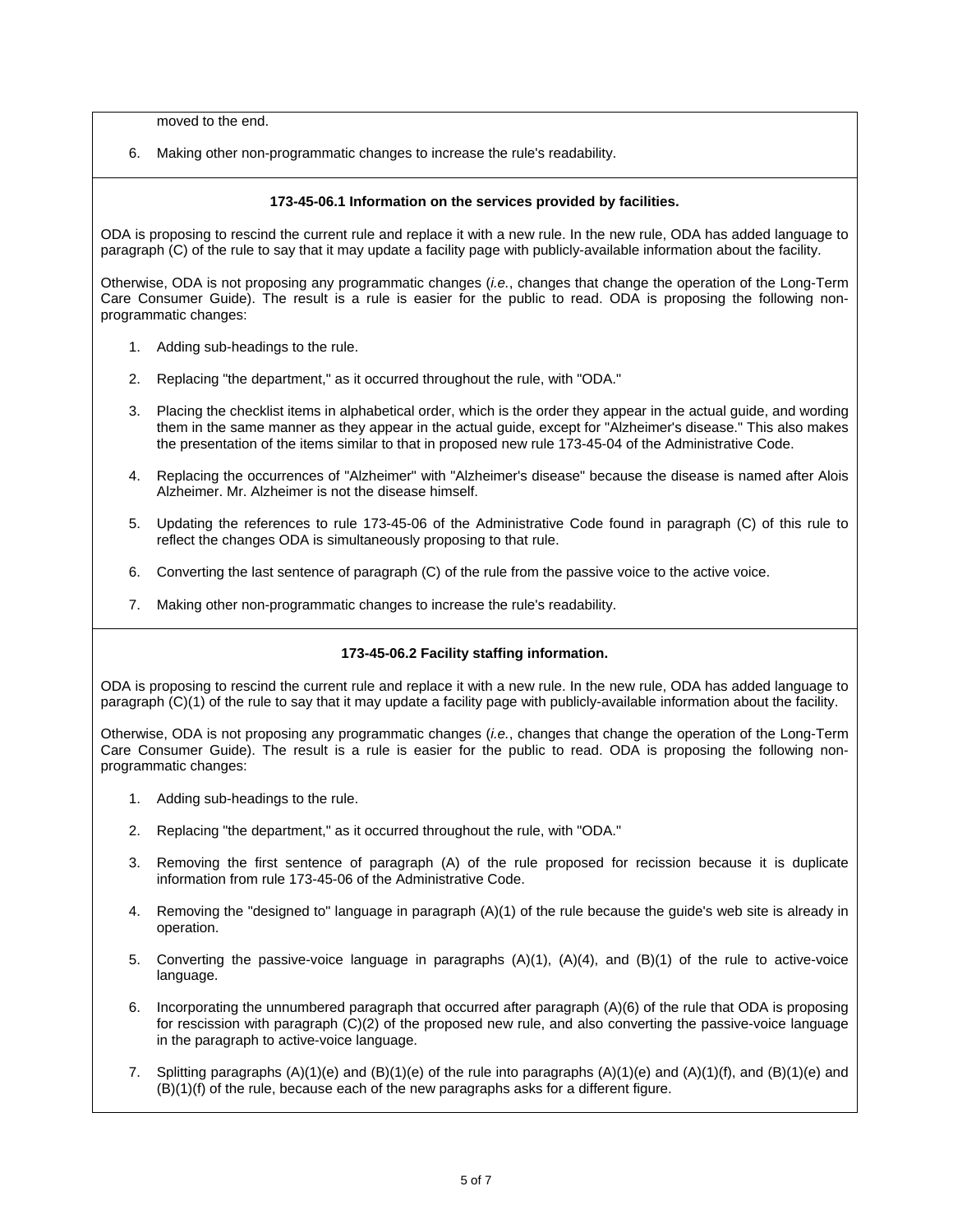8. Making other non-programmatic changes to increase the rule's readability.

## **173-45-07 Quality measures for nursing facilities.**

ODA is proposing to rescind the current rule and replace it with a new rule. In the new rule, ODA is not proposing any programmatic changes (*i.e.*, changes that change the operation of the Long-Term Care Consumer Guide). The result is a rule is easier for the public to read. ODA is proposing the following non-programmatic changes:

- 1. Adding sub-headings to the rule.
- 2. Replacing the unnumbered paragraph at the beginning of the rule ODA is proposing for rescission with language in paragraph (B) of the proposed new rule that indicates that the quality measures are calculated by CMS and that says, "This allows the public to compare scores between facilities and to statewide averages."
- 3. Replacing "the department" with "ODA."
- 4. Moving the definition for "quality measure" to proposed new rule 173-45-01 of the Administrative Code, because the term is used in more than one rule in Chapter 173-45 of the Administrative Code.
- 5. Making other non-programmatic changes to increase the rule's readability.

## **173-45-08 Regulatory survey data.**

ODA is proposing to rescind the current rule and replace it with a new rule. In the new rule, ODA is not proposing any programmatic changes (*i.e.*, changes that change the operation of the Long-Term Care Consumer Guide), except to remove language that stated ODA updates the statewide average in paragraphs (A)(4) and (A)(6) of the rule. The result is a rule is easier for the public to read. ODA is proposing the following non-programmatic changes:

- 1. Adding sub-headings to the rule.
- 2. Combining the unnumbered paragraph at the beginning of the rule ODA is proposing for rescission with paragraph (A) of the proposed new rule.
- 3. Replacing "for the purpose of" with "to" in paragraph (A) of the rule.
- 4. Replacing "the department of aging" and "the department" with "ODA."
- 5. Replacing "that were cited by the department of health" with "that ODH cited" in paragraphs (A)(1) and (A)(2) of the proposed new rule.
- 6. Remove "the department shall use" from paragraph (A)(2) of the proposed new rule because paragraph (A) of the rule already indicates that all sub-paragraphs are responsibilities for ODA to incorporate data.
- 7. Regrouping the language on providing a link in paragraph (A)(10) of the rule ODA is proposing for recission and paragraphs (B), (F), and (G) of the rule ODA is proposing for recission into paragraphs (B), (B)(1), (B)(2), (B)(3), and, (B)(4) because they all pertain to links in the guide.
- 8. Moving the paragraph on data retention to the paragraph immediately following the paragraph on updating the guide with new information instead of after the paragraph on disclaimers, for a smoother flow of topics throughout the proposed new rule.
- 9. Converting all language in the passive voice to the active voice.
- 10. Making other non-programmatic changes to increase the rule's readability.

#### **173-45-09 Facility fees.**

ODA is proposing to rescind the current rule and replace it with a new rule. In the new rule, ODA is not proposing any programmatic changes (*i.e.*, changes that change the operation of the Long-Term Care Consumer Guide). The result is